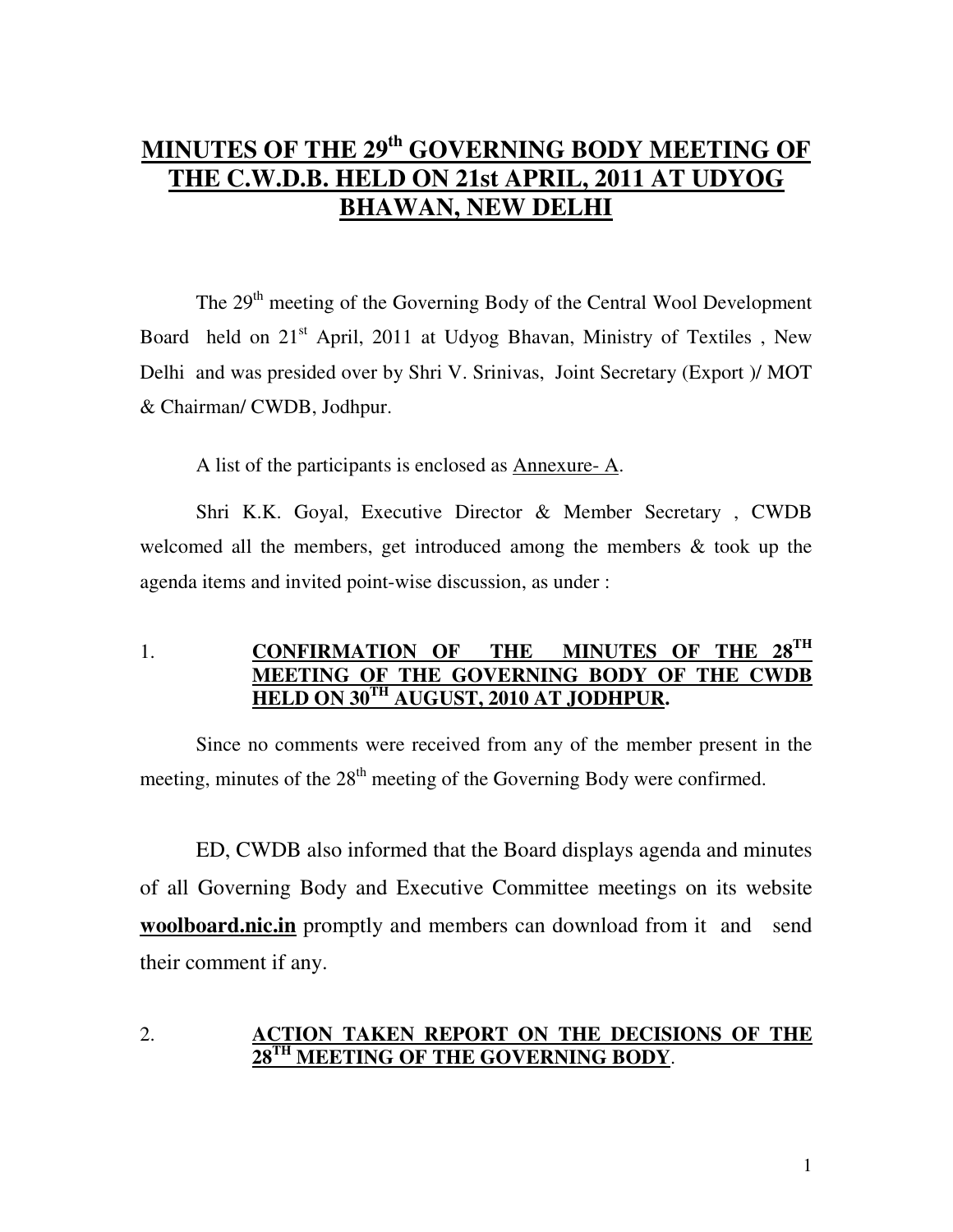ED, CWDB placed a statement showing Action Taken Report on the

decisions of last Governing Body meeting and following decisions were taken:

## **To explore possibility for marketing of raw wool in Rajasthan State with the help of any Govt. Corporation etc** :

 ED/ CWDB stated that though Rajasthan is one of the most wool producing state in India, there is no wool procurement agency in Rajasthan and GUSHEEL had shown interest in starting procurement of Raw Wool in Rajasthan and for which GUSHEEL has already started survey work and matter have been added as an additional agenda Item.

## **To ensure proper implementation of Grading & Marketing components under SWIS by all implementing agencies**

 ED/ CWDB stated that except Rajasthan, in all other wool producing states, revolving fund have been sanctioned to state Govt. Agencies so that wool growers can get remunerative returns. ED/ CWDB also stated that for all Agencies ( NGOs) who are running the SWIS projects, guidelines have been issued for proper implementation of grading and marketing support component.

## To **give more emphasis on Angora Wool Development programme and to develop new and diversified products made from Angora wool to increase its demand and to stabilize Angora wool price**.

ED/ CWDB stated that this is one of the very good scheme in which foundation Stock ( 8 females + 4 males), Training, Medical kit, Feed supplement along with loom and charkhs is being provided to selected beneficiaries and by this they can generate an income of approx. 3,000/- per months. Angora Wool price is fluctuating in the market very wildly and some time lead to losses to Angora rearing families. Director/ WRA Shri M.K. Bardhan stated that WRA is working on a R&D Project (Development of thermal responsive high altitude multilayer protective clothing made with Angora fibre') and if it is successful then demand for the Angora fibre will increase in the market and this may lead to stability in the Angora fibre rate.

## **To obtain necessary approval from Government to merge both pre-loom and post-loom processing activities under Quality Processing of Wool scheme**.

 ED/ CWDB stated that this issue have been discussed a number of times in previous meeting also as there is no project Proposal forthcoming in the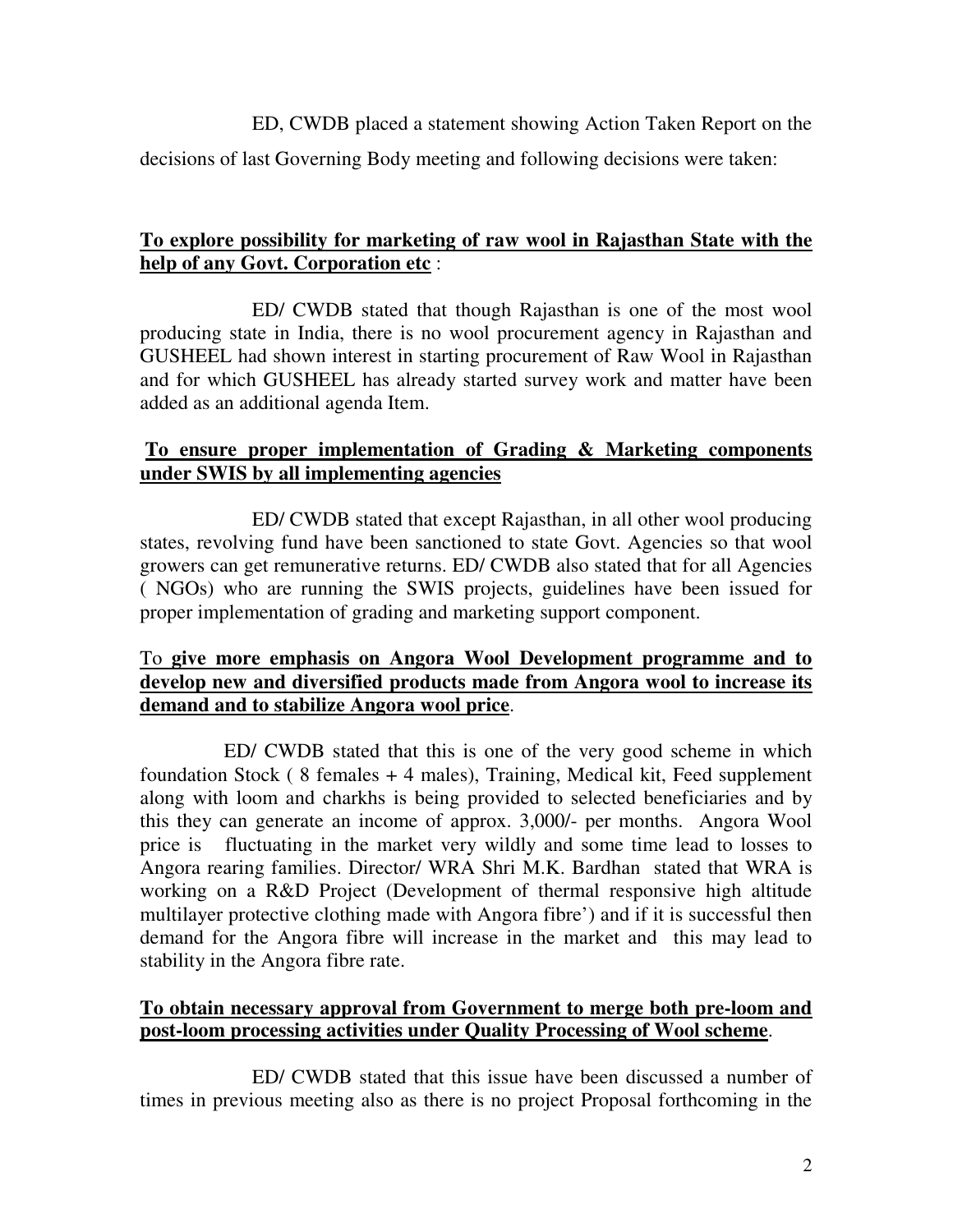post loom processing scheme whereas there is demand under Pre-Loom processing category and main aim of the scheme is to increase wool processing facility in the country ir-respective of pre & post loom so, both the scheme should be merged as per demand of the industry. ED/ CWDB also stated that this is the terminal year of this plan and if these schemes are not merged, then it may lead to substantial saving under the Post loom processing component of the scheme.

## **To hold a separate meeting of Sr. Officers of OIC, MOT & CWDB for quick settlement of pending death claims and effective implementation of Sheep Insurance Scheme in all States**.

 ED/CWDB stated that this issue (claim settlement under Sheep insurance scheme & timely submission of these data to CWDB ) have been discussed with OIC/ Jodhpur region (a Nodal Agency for the scheme ) a number of times. Actually procedure under the scheme involve a lot of paper formalities which are very difficult to be fulfilled by an ill-literate or semi-literate sheep Breeder who is on the migration along with his sheep most of the time and so, many death claims were rejected. As Sheep insurance work is now looked after by Regional offices of OIC, state ( region ) wise , OIC Jodhpur/ region is not getting sheep Insurance data from these regions timely and thus not able to submit the same to CWDB. Chairman/ CWDB directed ED/ CWDB that a status report on the scheme should be sent to him along with problems being faced during Implementation.

#### **To verify that Good Quality Breedable ram are physically distributed to beneficiaries**.

 ED/ CWDB stated that letters have been received from almost all state Govt stating that they are not able to procure Ram within the financial limit of the scheme and there is another problem that these are not available in required numbers (of required breed) as proposed in the scheme. ED/ CWDB also stated that in other Schemes ( like RKBY) cost of ram is Rs. 7500/- and a SFC note which proposed inter alia increase in cost of ram from Rs. 4000 to Rs. 7500 / have been sent to MOT for approval . Dr. B.R.Accharya, Asst. Commissioner from Ministry of Agriculture stated that Ministry of Agriculture have a Central sheep Breeding Farm in Hisar ( Haryana ) and those agencies who require ram may contact its Director. Shri Vijay Thakur , CEO/ HP WOOLFED. Stated that he is in touch with Shri Rajpurohit / Director/ CSBF/ Hissar and till date received only 50 Rams. Some of other state Govt. representative stated that first the breed of ram (which will be made available) from CSBF/ Hissar is to be known before placing order.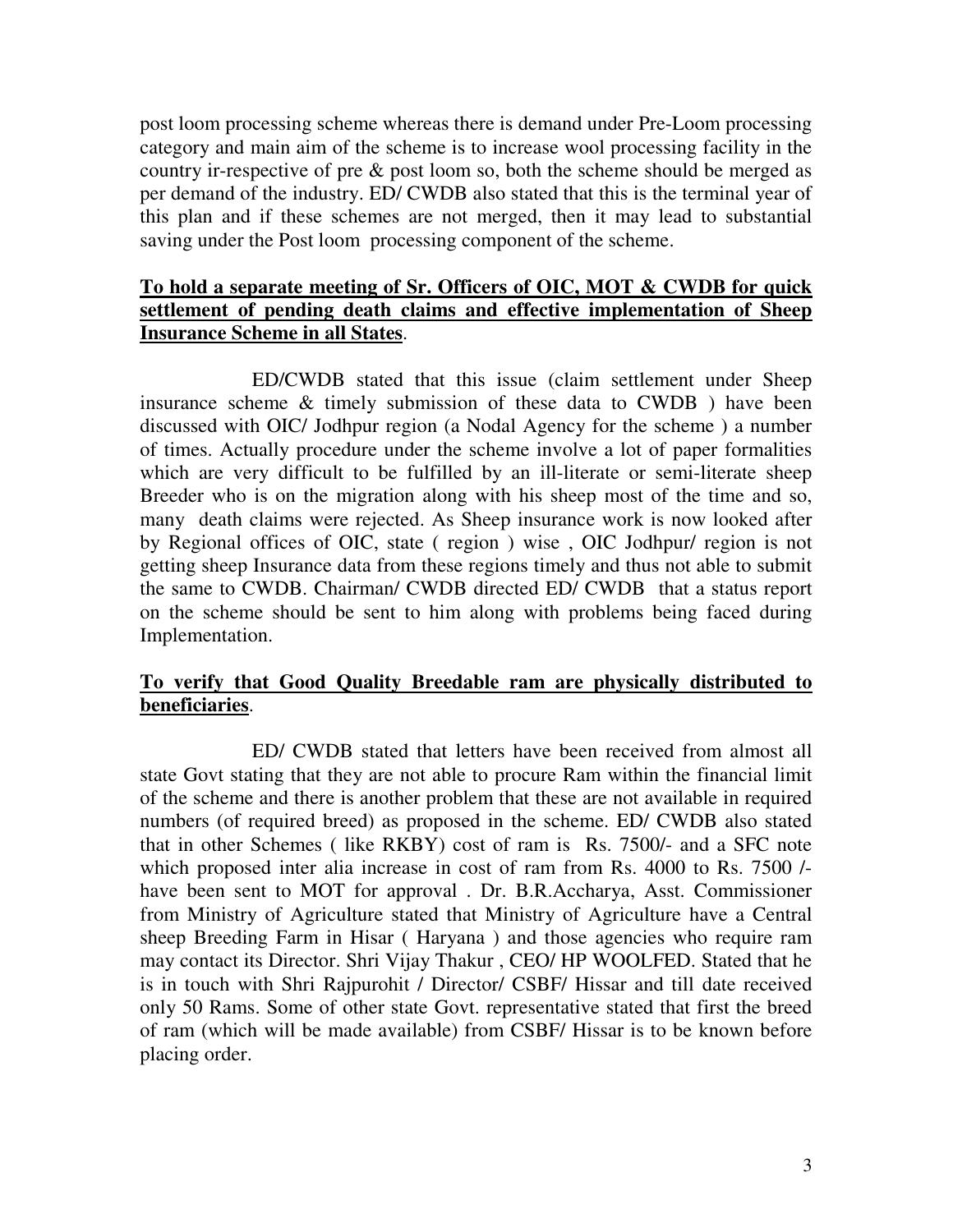ED/ CWDB also stated that this matter have been taken up by CWDB in a meeting with Director/ CSBF/ Hissar, who was of the opinion that if order are placed well in advance, their farm may made available up to 1000 Rams per year. Chairman/ CWDB stated that ED/ CWDB should hold a meeting with Director/ CSBF/ Hissar along with Shri Vijay Thakur so that maximum no. of rams may be made available to the state Agencies from the Farm.

#### **3. CONSTITUTION OF EXECUTIVE COMMITTEE OF THE CWDB.**

 ED/ CWDB stated that As per Rule IV of the "Rules and Regulations of the CWDB, there is a provision for constitution of an "Executive Committee" for the management and administration of the affairs of the Board. ED/ CWDB also stated that this is a sub-committee of the Governing Body and shall consist of following members.

> i) Vice-Chairman of the CWDB as Chairman of the Executive Committee;

ii) Executive Director of the CWDB as Member Secretary.

iii) Seven other members from the Governing Body.

 Governing Body unanimously nominated following members to the Executive committee.

- i) The Textile Commissioner, MUMBAI.
- ii) The Dy. Secretary/ Director (Finance), MOT, New Delhi.
- iii) The Director (Industry & VSE), Planning Commission,
- iv) The Director, AHD, Govt. of Rajasthan, JAIPUR.
- v) The Director, CSWRI (ICAR), JAIPUR, Rajasthan.
- vi) The Director, Wool Research Association, THANE. (Mumbai)
- vii) Secretary General IWMF & Executive Director/ WOOLTEXPRO/ Mumbai

 Director/ WRA Shri M.K. Bardhan and some other members were of the opinion that as required, subject experts ( as per project proposals to be discussed in the meeting ) should also be invited to the Executive committee meetings time to time for technical advice *with prior approval of Chairman* and Chairman approved the same.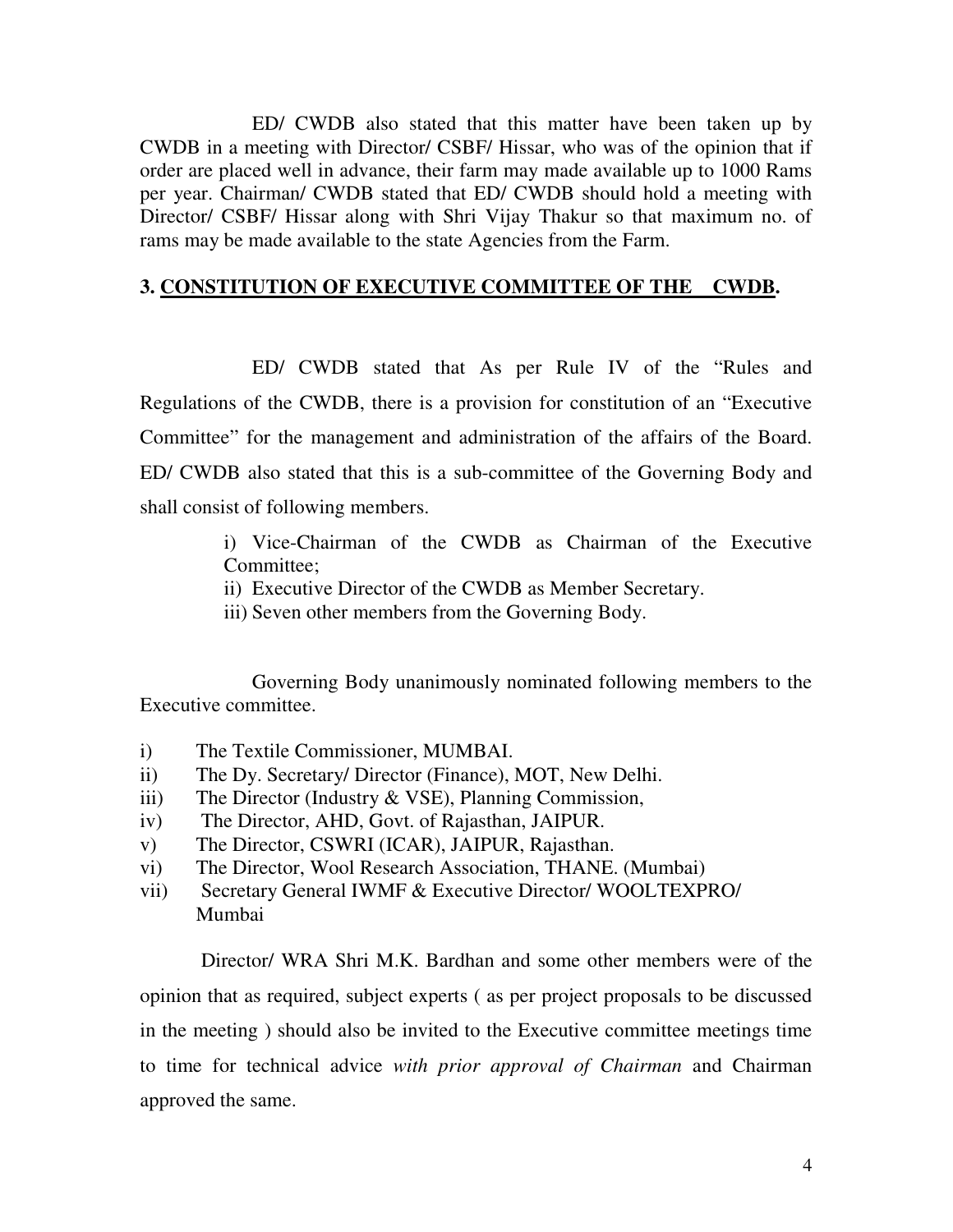# **4. TO NOTE THE DECISIONS OF THE 35TH , 36TH & 37TH MEETINGS OF THE EXECUTIVE COMMITTEE OF THE CWDB**.

ED/ CWDB put up the list of all the projects sanctioned in  $35^{th}$ ,  $36^{th}$  &  $37^{th}$ Executive Committee Meetings along with other decisions taken in these meetings. He also stated that -

- Under feed supplement scheme, feed will be procured From RCDF ( Rajasthan Co-operative Dairy Federation) in Rajasthan and in other cases it will be procured by concerned Govt. implementing Agency by open tendering.
- For two R&D Projects, ED/ CWDB placed the progress of these projects to the governing Board. Director, WRA Shri M.K. Bardhan also explain in detail the R&D projects to be undertaken by WRA.
- ED/ CWDB also explain the two workshops to be conducted in coming months. He also stated that a Workshop on CWDB Schemes and R&D projects by WRA have been planned for 28<sup>th</sup> May 2011 in Mumbai and requested all members to attend the same for which formal Invitation letter have been sent to them.
- ED/ CWDB also placed detail of the woollen Expos organised by CWDB in the past one year. He also *placed* the CFC sanctioned in last one year and progress made in this regards so far.

 Dy. Secy. ( Fin.)/ MOT enquired whether all the CWDB schemes have been evaluated by an independent agency and ED/ CWDB informed that all the schemes were initially sanctioned for 18 months and have been extended for rest of the  $11<sup>th</sup>$  Plan. only after evaluation from an independent Evaluating agency and its positive recommendations,

After detailed discussion, the Governing Body approved the decisions of the  $35<sup>th</sup>$ ,  $36<sup>th</sup>$  and  $37<sup>th</sup>$  meetings of the Executive Committee of the CWDB*.*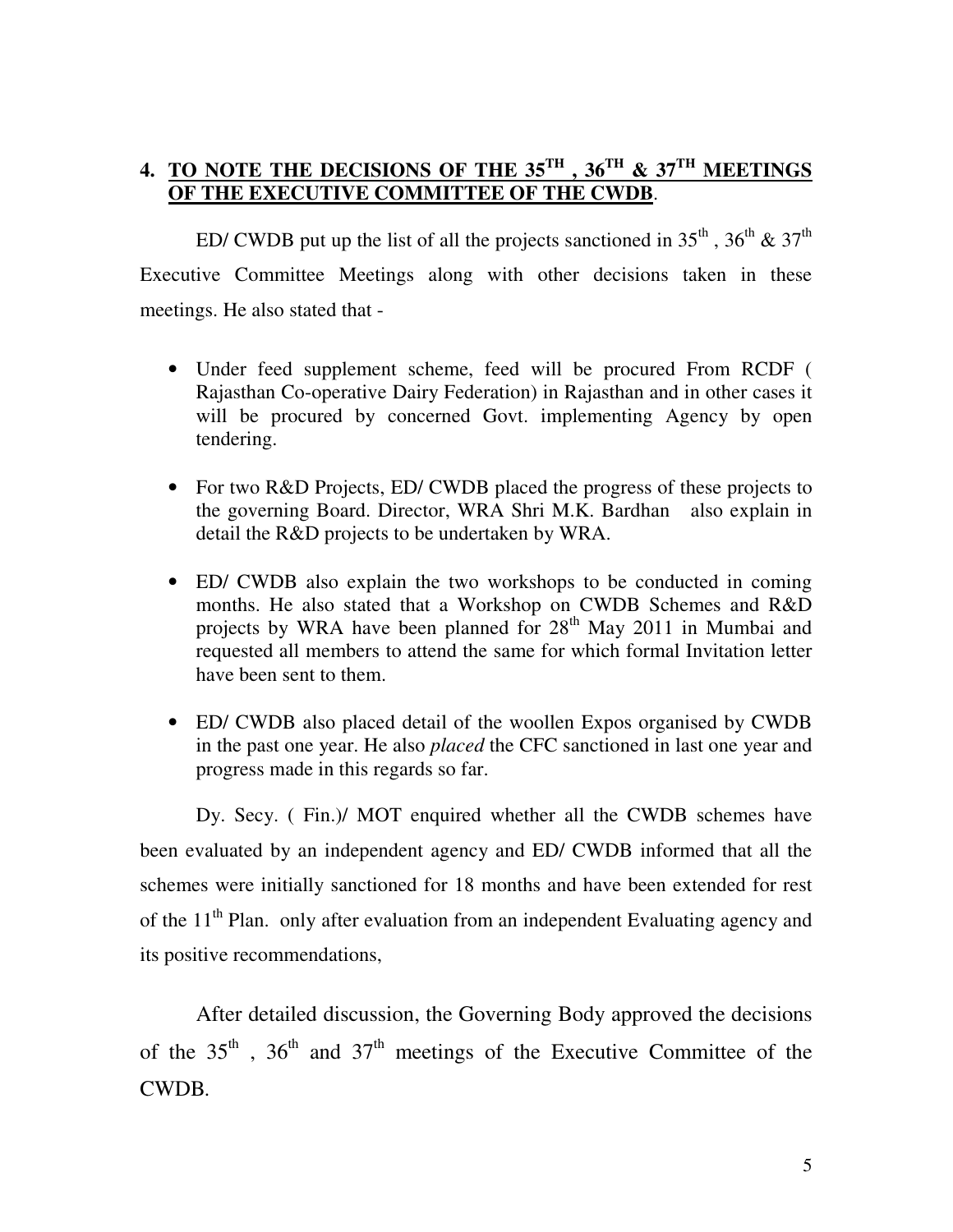#### **5. DISCUSSION AND APPROVAL OF REVISED ESTIMATES AND ACHIEVEMENTS UNDER IMPLEMENTATION OF ANNUAL PL 2010-11 AND TO APPROVE ANNUAL REPORT AND AUDITED ACCOUNTS OF BOARD FOR THE YEAR 2010-11.**

 ED/ CWDB stated that Ministry of Textiles had approved total financial outlay of Rs. 15.00 Crore to the CWDB for FY 2010-11 to implement various Plan Schemes and has utilized Rs. 15.03 Crore under its different schemes/programmes in 2010-11. ED/ CWDB also stated that CWDB had utilized Rs. 1.73 Crore under Non-Plan head for establishment and other administrative expenditure of the Board against allotment of Rs. 1.5 Crs..

 ED/ CWDB also placed the Details of **Annual Report** and Audited Accounts of the CWDB for 2010-11 before the Governing Body for discussion and approval.

 ED/CWDB also placed the progress report of all state Govt. Agencies implementing the SWIS Project . He also stated that except HP WOOL FED. none of the Govt. Agency has utilized the first year Grant sanctioned and year 2011-12 being the terminal year of the Eleventh Five Year Plan, requested all state Govt. Agencies to expedite the progress.

 Almost all state Implementing agencies were of the opinion that main problem area is the availability of required no. of Quality Ram within the financial limit provided . ED/ CWDB stated that state agencies have been *permitted* to procure Ram even at higher price within the overall financial *allocation* though this will reduce the total no. of Ram to be distributed.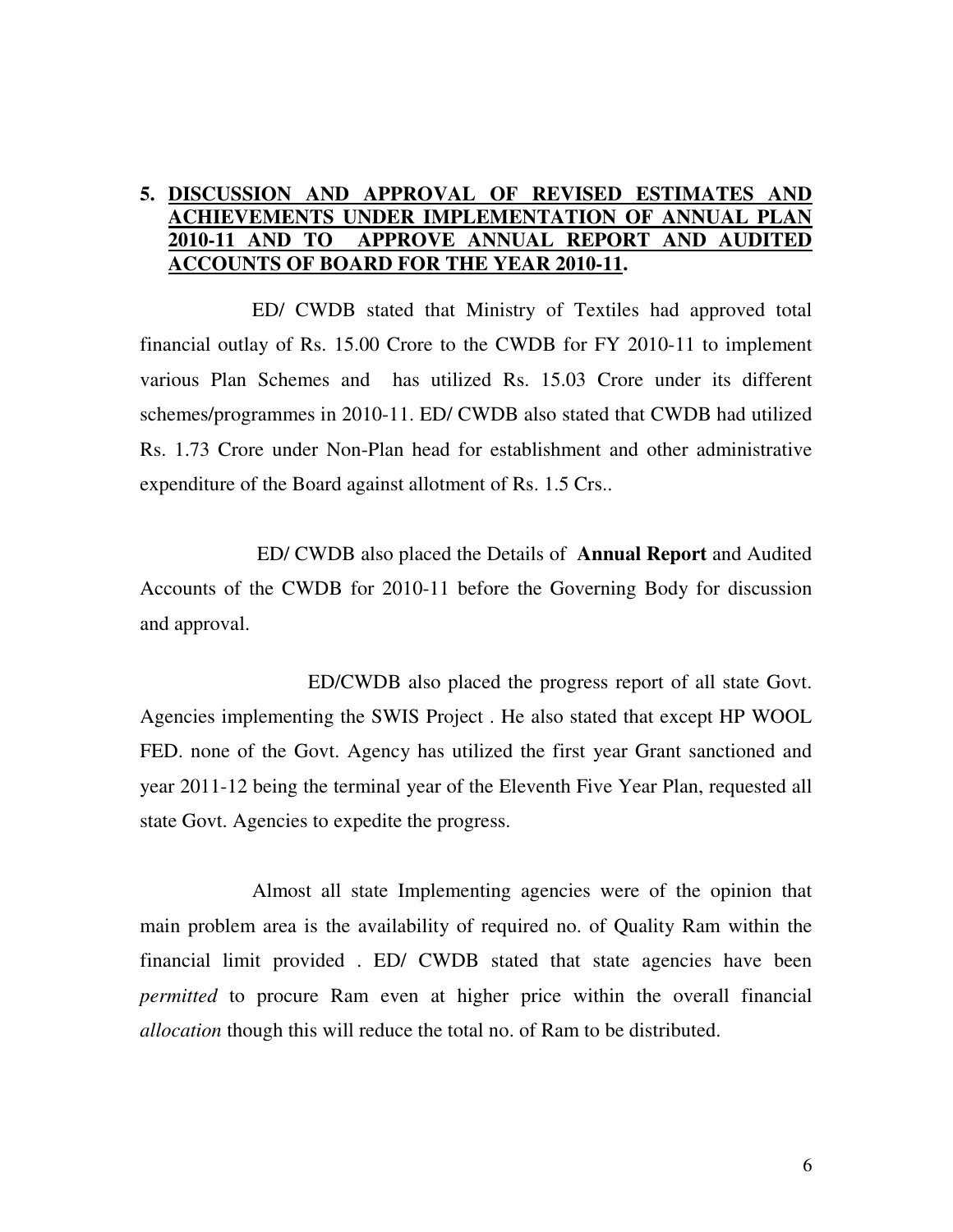Shri V. Srinivas, Jt. Secretary MOT and Chairman/ CWDB expressed his dis-pleasure over very slow progress as many state Govt. Agencies have not made any progress even after more than one year of sanctioning of the project and directed ED/ CWDB to closely monitor the progress and may write state agencies to close the project and refund the money where projects are not progressing even after repeated reminders.

After detail discussion, the Governing Body approved the achievements made by the Board during Annual Plan 2010-11along with Annual Report and Audited Accounts of the CWDB for 2010-11*.* 

# **6. DISCUSSION AND APPROVAL OF ANNUAL PLAN 2011-12 OF THE BOARD.**

 ED/ CWDB stated that for year 2011-12, total Rs. 13.5 Crs have been sanctioned and this is mainly for committed liabilities of the ongoing projects but in some of the schemes like Angora Wool development scheme, Human resource Development & Promotional activities & Quality Processing of wool Scheme, new project proposals would be invited and sanctioned. ED/ CWDB also informed that in this year Rs. 1.0 Crs each have been sanctioned for Schedule castes, schedule tribes and for North Eastern Region. Shri V. Srinivas, Jt. Secretary MOT and Chairman/ CWDB stated that the matter will be examined in the Ministry in consultation with CCA.

The Governing Body discussed scheme-wise physical and financial targets and approved Plan fund of Rs. 13.50 Crore for FY 2011-12

# **7. DISCUSSION AND APPROVAL OF PROCUREMENT OF RAW WOOL IN RAJASTHAN IN ASSOCIATION WITH GUSHEEL, AHMEDABAD.**

.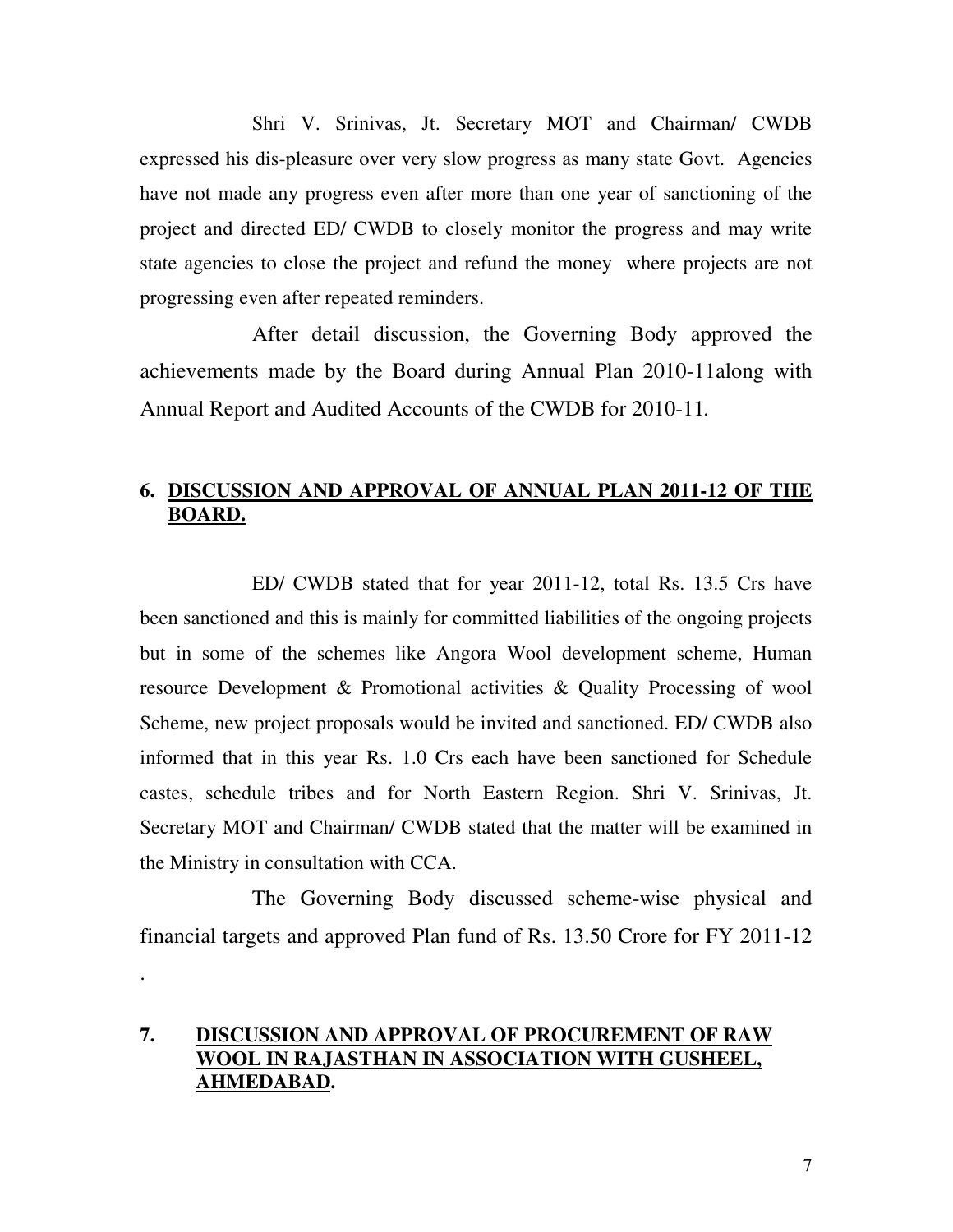ED/ CWDB stated that Rajasthan is biggest wool producing state in India but presently there is no agency engaged in wool procurement. Since long there was a demand for minimum support price for wool but as an alternative to it, Ministry approved the scheme of revolving Fund for Marketing of Raw Wool and funds were sanctioned and released to all state Govt. engaged in marketing of raw wool but this activity could not be started in Rajasthan .

 ED/ CWDB also stated that Gujarat is adjoining state to Rajasthan and Gujarat Sheep Board ( GUSHEEL) is procuring wool in their state and have best wool marketing network and have shown interest in wool Procurement in Rajasthan. On CWDB request GUSHEEL has started survey work also near Bikaner area to explore the possibility of wool marketing in Rajasthan though till date no formal proposal have been submitted by GUSHEEL.

 Dy. Secy. (Finance) Smt. Thampi stated that the issue whether a state Govt. Agency can undertake a commercial activity in another state or not be looked into before any decision is being taken on the subject. Shri V. Srinivas, Jt. Secretary MOT and Chairman/ CWDB stated that issue should be put up in next Executive Committee meeting after a formal proposal is being submitted by GUSHEEL in this regards to CWDB.

## **8. DISCUSSION AND APPROVAL TO ESTABLISH A CARPET WEAVING TRAINING CENTRE AT JAIPUR.**

ED/ CWDB stated that Jaipur and its near by area is the biggest carpet manufacturing and exporting center of Rajasthan and has nearly 20% market share in total Indian carpet export. Jaipur carpet industry is providing employment to approx. 1.0 Lacs people especially belonging to economically weaker section of society. There is no carpet weaving Training Centre in Jaipur or nearby area and if CWDB start a training Centre for the same it will benefit the economically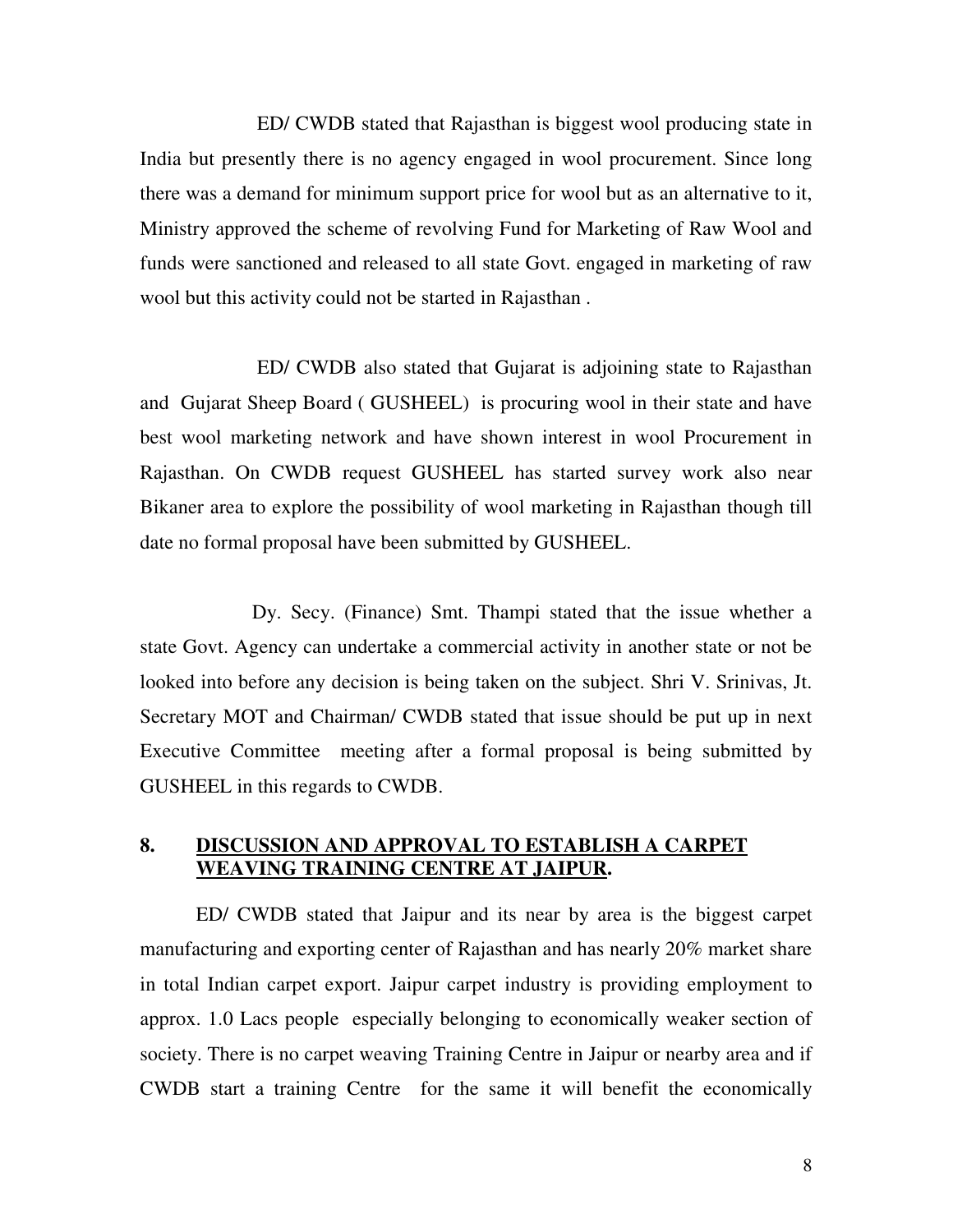weaker section of the society and at the same time would provide the skilled man power to the industry. The Chairman/ CWDB directed that a detailed project proposal in this regard should be sent to Ministry of Textiles under Integrated Skill Development scheme (ISDS) of MOT.

## **9. DISCUSSION AND APPROVAL FOR STRENGTHENING OF C.W.D.B. BY ENGAGING VETERINARY DOCTORS AND TEXTILE ENGINEERS ON CONTRACT BASIS UNDER DIFFERENT ACTIVITIES OF BOARD.**

 ED/ CWDB stated that a Proposal for creation of the post of two veterinary Doctors and two Textiles Engineers have been sent to MOT for approval and till these posts are created, these personnel's should be hired on Contract basis. The Board has made provision for such appointment under IWIDP scheme for better implementation and monitoring of different schemes of Board.

 After detailed discussion, the Board granted the permission to appoint one Veterinary Doctor (by open advertisement by a committee of ED/CWDB, Dir/CSWRI and Dir. AHD/Jaipur) and one B. Tech. personnel from Passing out batch from IICT, Bhadohi (by a committee of ED/CWDB, Dir/WRA and Dir. IICT/Bhadohi by conducting Interview) on contract basis in Board on monthly remuneration of Rs. 18,000/- (fixed) per month till permanent posts are sanctioned by MOT and filled up in the CWDB.

#### **10. TO NOTE SUMMARY OF SFC PROPOSAL SUBMITTED TO MOT**

 ED/ CWDB stated that as per field experiences and demand from the implementing agencies a SFC ( Standing Finance Committee) Note have been sent to MOT for approval. ED/ CWDB also placed a summary of the SFC note before the Governing Board and the Governing Body noted the progress made so far on this *issue*.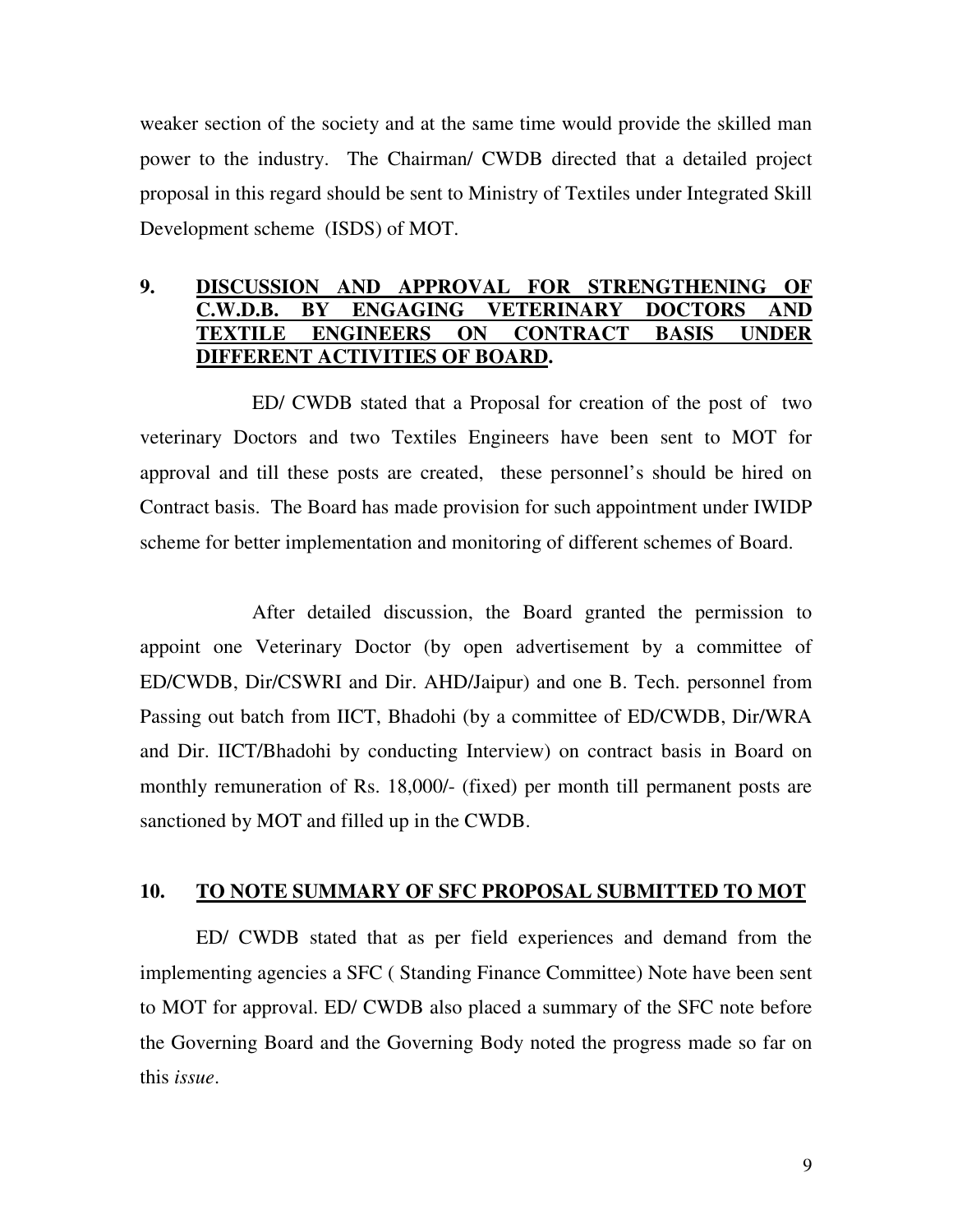## **11. TO NOTE STATUS OF DIFFERENT LEGAL CASES PENDING AGAINST CWDB.**

 ED/ CWDB placed the Details of five legal cases pending against the Central Wool Development Board in different Courts and their latest position/ status. Governing Body noted the status and directed the ED/ CWDB to expedite these cases.

#### **OTHER DECISIONS :**

A) CEO, H.P. State Wool Fed., Shimla raised the point that if any resource person, experienced in Governing working, implementation and monitoring/evaluation of the projects, is/are available with CWDB , it would be beneficial to CWDB and all implementing agencies. it will help in impact assessment/ evaluation of Board's schemes sanctioned during last four years of 11<sup>th</sup> Plan and to suggest addition/modification under existing schemes for next Plan.

 The Governing Body agreed with this view for evaluation of schemes by hiring different subject experts as consultant on contract basis .

B). Dr. M.V. Reddy, Director, Animal Husbandry Deptt., Govt. of A.P. pointed out that the wool fibers produced in Andhra Pradesh, being very coarse, did not ensure remunerative price for the growers. Besides this, there is limited use for such coarse wool to manufacture worthwhile woollen products. Many times such wool remained unsold. It is therefore necessary to initiate action to overcome the problem of the wool growers of coarse varieties and to sanction some State specific projects based on their local need and specific demands.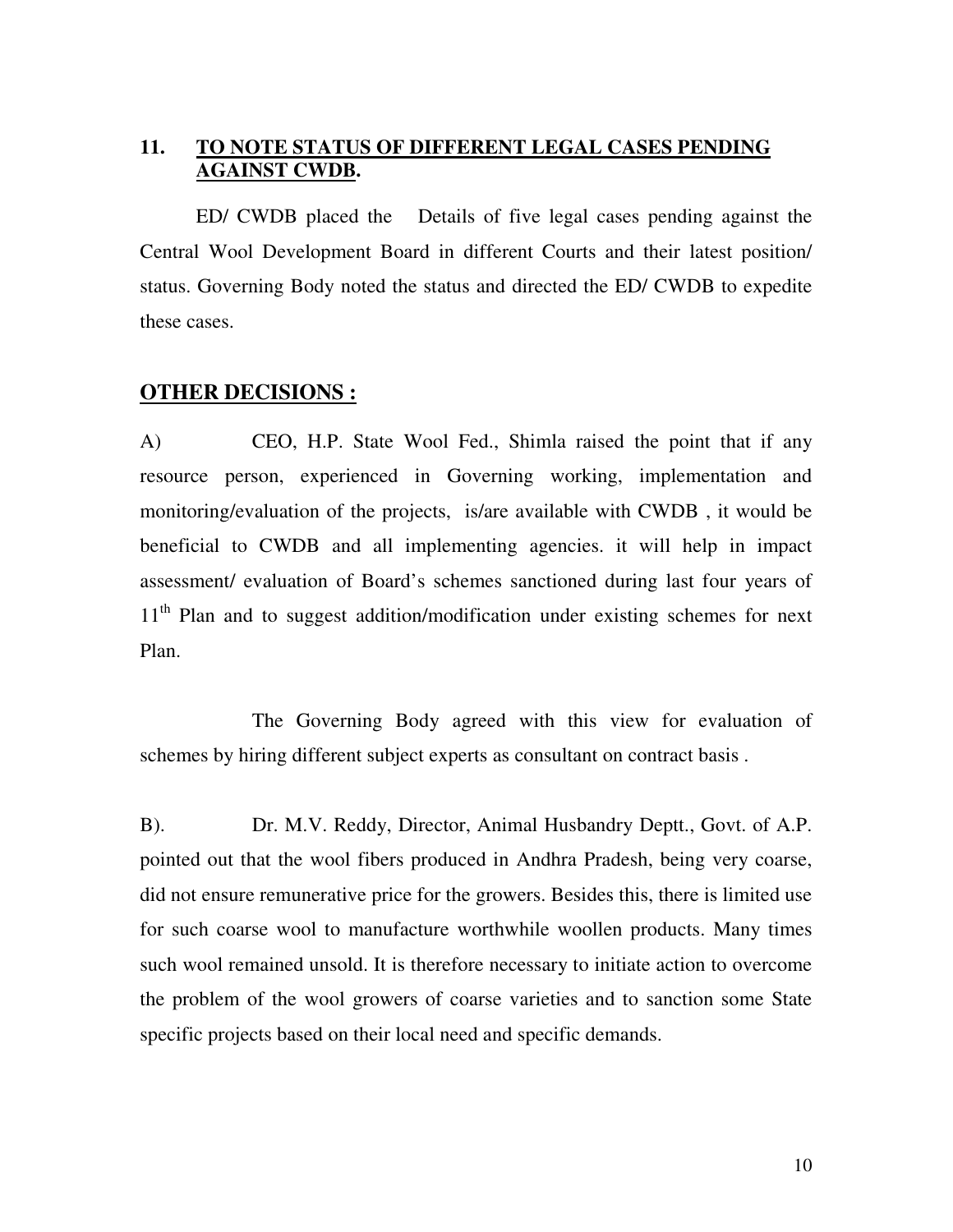Shri M.K. Bardhan, Director, WRA informed that R&D work is in progress at WRA to explore non-textile applications for such coarse and very coarse wool using as substrate for various composite products. Besides this efforts are being made for up gradation of Indian wool by mechanical process. Efforts are also being made to enhance spinnability of coarse wool by softening them. Shri K.K. Goyal, ED, CWDB informed that a R&D project has been sponsored to CSWRI for producing non-woven's and felts from Deccani coarse wool. It was decided that ED, CWDB and Director, WRA would visit Department of Animal Husbandry, Andhra Pradesh to examine and interact to overcome the problem of the wool growers of Deccani wool and formulate line of action.

 C) The Governing Body also directed to collect need based State specific projects for drafting new schemes for next Plan period along with suggestion for modification under existing schemes from different implementing agencies.

 D) Shri M.K. Bardhan, Director, Wool Research Association invited all members of Governing Body in one day 'National Seminar-cum-Workshop on recent R&D initiatives and Developmental Schemes of Wool and Woollens' jointly organized by WRA & CWDB on  $28<sup>th</sup>$  May, 2011 at Mumbai.

Meeting ended with the vote of thanks to the chair.

\*\*\*\*\*\*